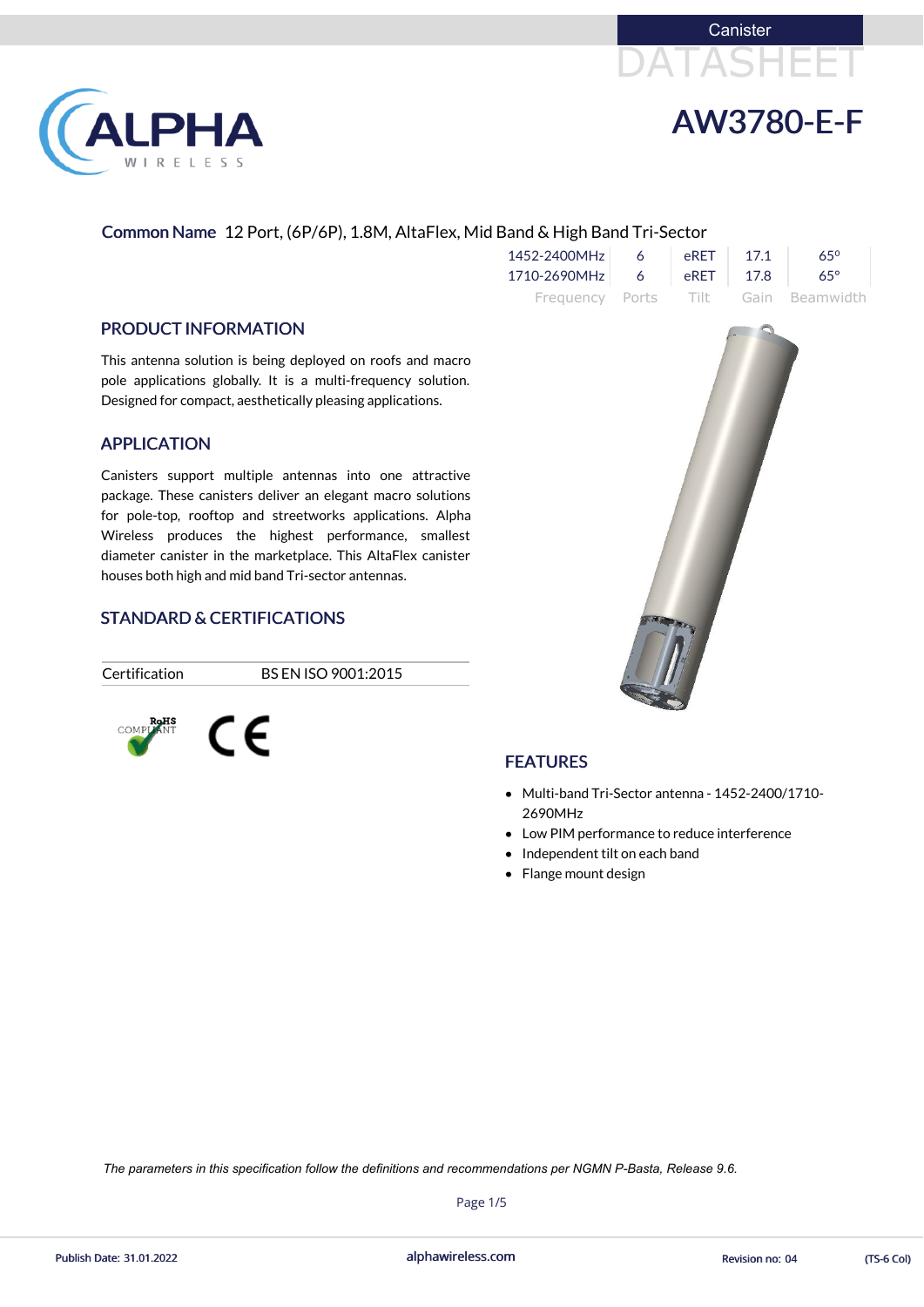

AW3780-E-F

# TECHNICAL SPECIFICATION

| <b>Electrical Specifications</b>        |                          |                                |                |                |                     |                |                |
|-----------------------------------------|--------------------------|--------------------------------|----------------|----------------|---------------------|----------------|----------------|
| <b>Frequency Range</b>                  | <b>MHz</b>               | 1452-1492                      | 1710-2170      | 2300-2400      | 1710-1920           | 1920-2170      | 2300 - 2690    |
| Polarisation                            | Degree                   |                                |                |                | +/-45° Slant Linear |                |                |
| Gain                                    |                          |                                |                |                |                     |                |                |
| <b>Basta</b>                            | dBi                      | $16.0 \pm 0.5$                 | $16.7 \pm 0.5$ | $16.6 \pm 0.5$ | $16.8 \pm 0.5$      | $17.1 \pm 0.5$ | $17.3 \pm 0.5$ |
| Max                                     | dBi                      | 16.5                           | 17.2           | 17.1           | 17.3                | 17.6           | 17.8           |
| Azimuth Beamwidth                       | Degree                   | $75^\circ$                     | 680            | 680            | 69 <sup>o</sup>     | $64^{\circ}$   | $60^\circ$     |
| Azimuth Beam Squint                     | Degree<                  |                                |                |                | 3 <sup>0</sup>      |                |                |
| <b>Elevation Beamwidth</b>              | Degree                   | 7 <sup>0</sup>                 | $6.3^{\circ}$  | $6.2^{\circ}$  | $6.5^{\circ}$       | $6.2^{\circ}$  | $6.0^\circ$    |
| <b>Electrical Downtilt</b>              | Degree                   | $TOo - T10o$<br>$T2^o - T10^o$ |                |                |                     |                |                |
| <b>Electrical Downtilt Deviation</b>    | Degree<                  | 1 <sup>0</sup>                 |                |                |                     |                |                |
| Impedance                               | Ohms                     |                                |                |                | 50                  |                |                |
| <b>VSWR</b>                             | $\overline{\phantom{0}}$ |                                |                |                | 1.5                 |                |                |
| <b>Return Loss</b>                      | dB                       |                                |                |                | 14                  |                |                |
| Isolation                               | dB                       |                                |                |                | 27                  |                |                |
| Passive Intermodulation                 | dBc<                     |                                |                |                | $-150$              |                |                |
| Upper Sidelobe Suppression, Peak to 20° | dB                       | 16<br>N/A                      |                |                |                     |                |                |
| <b>Cross-Polar Discrimination</b>       | dB                       | 15<br>15                       |                |                |                     |                |                |
| Maximum Effective Power Per Port        | W                        |                                | 250            |                |                     | 250            |                |

# Representative Pattern Files







Mid Band **High Band** 

Azimuth **Elevation** 

For radiation pattern files, please login at www.alphawireless.com

Page 2/5

alphawireless.com Publish Date: 31.01.2022 Revision no: 04 (TS-6 Col)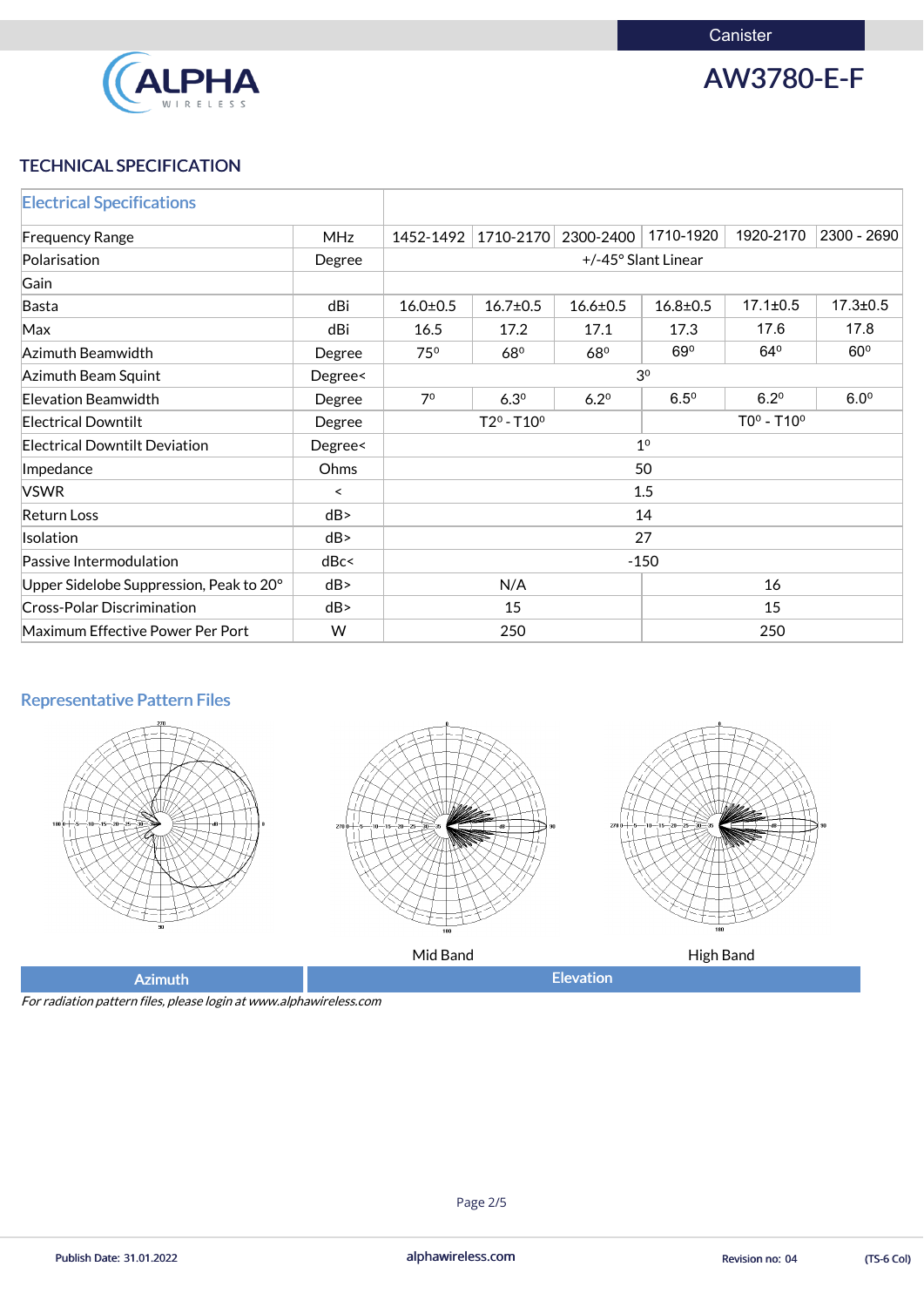

AW3780-E-F

# TECHNICAL SPECIFICATION

|  |  |  |  | <b>Mechanical Specifications</b> |  |
|--|--|--|--|----------------------------------|--|
|  |  |  |  |                                  |  |

| Dimensions                                      | mm(in)               | $1830(72) \times 330(12.9) - (L \times \emptyset)$ |
|-------------------------------------------------|----------------------|----------------------------------------------------|
| Packing Size (LxWxD)                            | mm(in)               | 2000 (79) x 500 (20) x 590 (23)                    |
| Net Weight (antenna)                            | kg (lb)              | 56 (123)                                           |
| Net Weight (mount)                              | kg (lb)              | Flange mount                                       |
| Shipping Weight                                 | kg (lb)              | 92 (203)                                           |
| Connector Type (Female)                         |                      | $4.3 - 10$                                         |
| <b>Connector Position</b>                       |                      | <b>Bottom</b>                                      |
| <b>Connector Quantity</b>                       |                      | 12 (6P Mid Band, 6P Mid band)                      |
| Windload Frontal (at Rated Wind Speed: 150km/h) | $N$ (lbf)            | 500 (113)                                          |
| Windload Lateral (at Rated Wind Speed: 150km/h) | $N$ (lbf)            | 500(113)                                           |
| <b>Survival Wind Speed</b>                      | $km/h$ (mph)         | 200 (125)                                          |
| Radome Material                                 |                      | <b>UV-Stabilised PVC</b>                           |
| Radome Colour                                   | <b>RAL</b>           | 7035 (light grey)                                  |
| <b>Product Compliance Environmental</b>         |                      | <b>RoHS</b>                                        |
| Lightning Protection                            |                      | <b>DC Grounded</b>                                 |
| Cold Temperature Survival                       | Celsius (Fahrenheit) | $-40(-40)$                                         |
| Hot Temperature Survival                        | Celsius (Fahrenheit) | 70 (158)                                           |
|                                                 |                      |                                                    |

# Array Layout and RET Information





| <b>Array</b> | <b>Frequency</b><br><b>Ports</b><br><b>MHz</b> |         | <b>RET ID</b> |
|--------------|------------------------------------------------|---------|---------------|
|              | 1452 - 2400                                    | $1 - 2$ |               |

| Configuration                  |                                                         |
|--------------------------------|---------------------------------------------------------|
| 1452-2400 MHz                  | One RET per array: Y1 x3 Sectors                        |
| 1710-2690 MHz                  | One RET per array: Y2 x3 Sectors                        |
| <b>Total Quantity</b>          | <b>Six RET Motor Controllers</b>                        |
| <b>Location and Interface</b>  |                                                         |
| <b>RET Controller Location</b> | Inside antenna radome housing                           |
| <b>RET Interface</b>           | Pair of AISG 8 Pin DIN connectors, one male, one female |
| <b>RET Interface Quantity</b>  | Two pairs of AISG 8 Pin DIN connectors, one per sector  |
| <b>RET Interface Location</b>  | On connector plate located at bottom of antenna         |
| <b>Electrical</b>              |                                                         |
| Input Voltage                  | $10 - 30V$                                              |
| Power Idle Mode                | < 1W                                                    |
| Power Active Mode              | ~< 10W                                                  |

|  | 2690<br>1710<br>w<br>$\overline{\phantom{0}}$ |  |  | Protocol | ╭<br>v |
|--|-----------------------------------------------|--|--|----------|--------|
|--|-----------------------------------------------|--|--|----------|--------|



Page 3/5

Publish Date: 31.01.2022 **alphawireless.com** and a series and a series of the Revision no: 04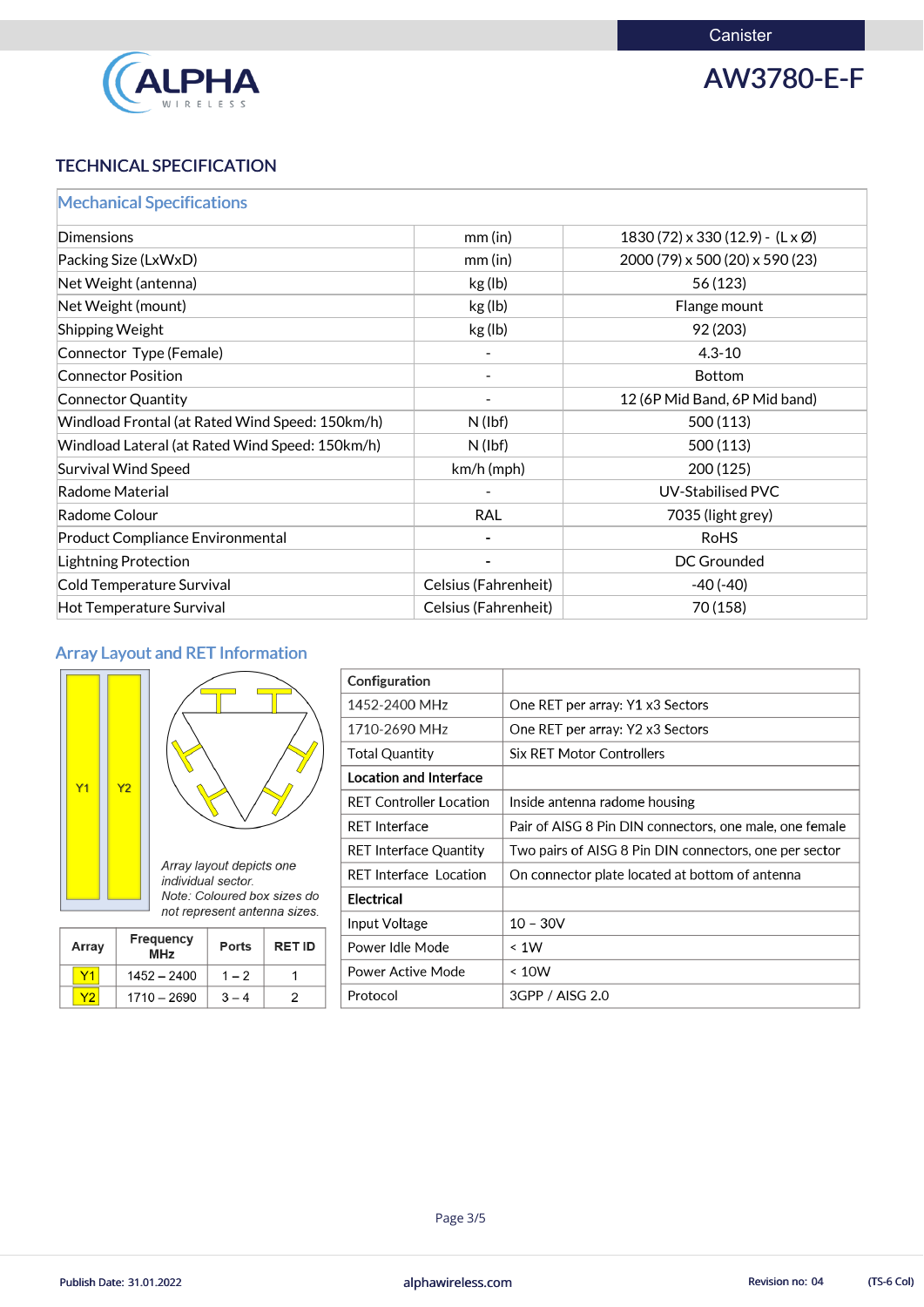

# AW3780-E-F

alphawireless.com Publish Date: 31.01.2022 **Exercise 2.01** alphawireless.com **alphawireless.com** Revision no: 04 (TS-6 Col)

## TECHNICAL SPECIFICATION





#### Page 4/5